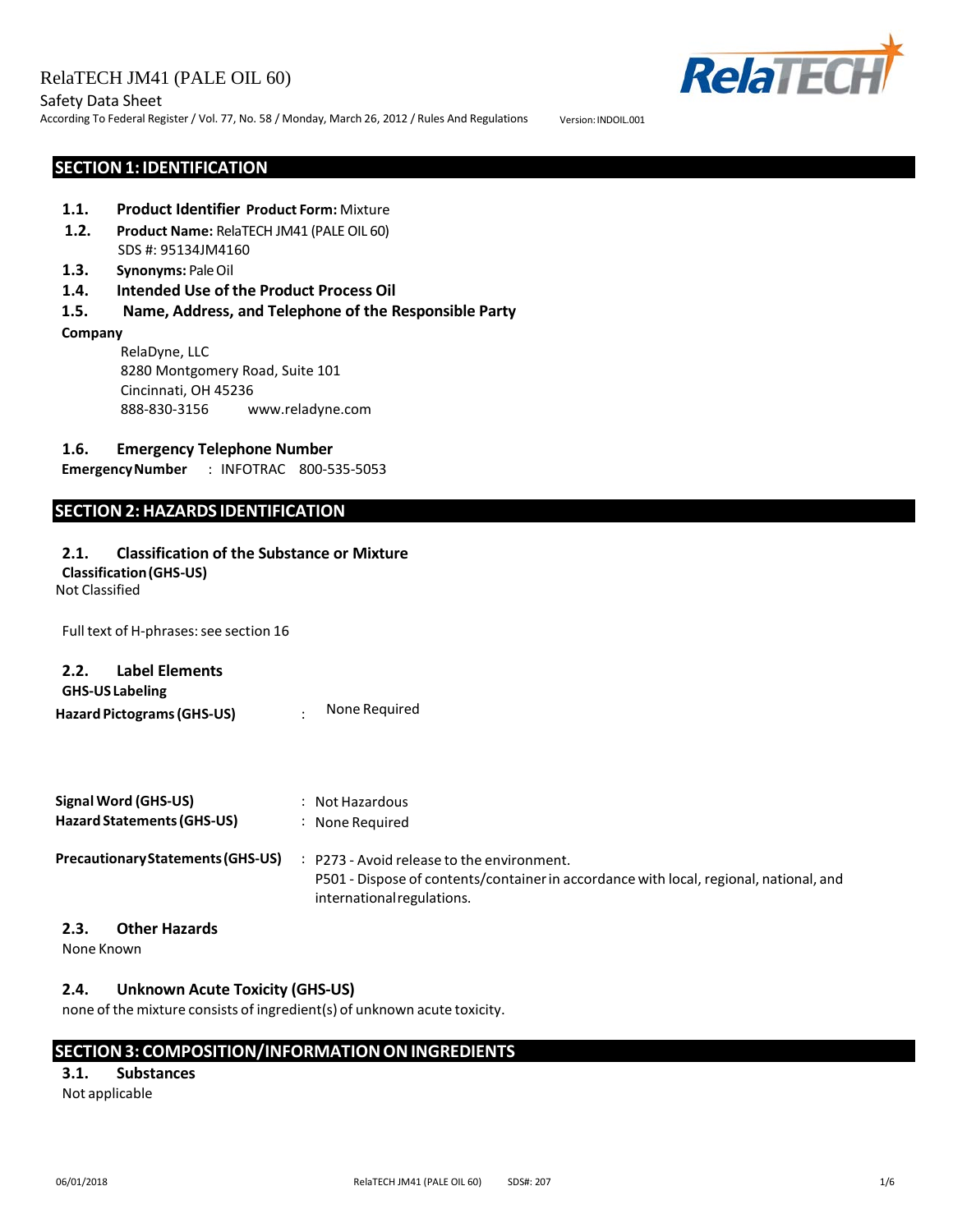#### Safety Data Sheet

According To Federal Register / Vol. 77, No. 58 / Monday, March 26, 2012 / Rules And Regulations version: INDOIL.001



#### **3.2. Mixture**

| <b>Name</b>                                                                    | <b>Product Identifier</b> | % (w/w)              | <b>Classification (GHS-US)</b> |
|--------------------------------------------------------------------------------|---------------------------|----------------------|--------------------------------|
| Petroleum distillates, hydrotreated heavy   (CAS No) 64742-52-5<br>napththenic |                           | $0 - 10$<br>64 - 85  | <b>Not Classified</b>          |
| Petroleum distillates, solvent dewaxed                                         | (CAS No) 64742-65-0       | $0 - 27.$<br>64 - 85 | <b>Not Classified</b>          |

\*The specific chemical identity and/or exact percentage of composition have been withheld as a trade secret within the meaning of theOSHA Hazard Communication Standard [29 CFR 1910.1200].

\*More than one of the ranges of concentration prescribed by Controlled Products Regulations has been used where necessary, due to varyingcomposition.

Full text of H-phrases: see section 16

# **SECTION 4: FIRST AID MEASURES**

## **4.1. Description of First Aid Measures**

**General:** Never give anything by mouth to an unconscious person. If you feel unwell, seek medical advice (show the label if possible). **Inhalation:** Remove to fresh air and keep at rest in a position comfortable for breathing. Obtain medical attention if breathing difficulty persists.

**Skin Contact:** Remove contaminated clothing. Drench affected area with water or soap and waterfor at least 15 minutes. Wash contaminated clothing before reuse. Obtain medical attention if irritation develops or persists.

**Eye Contact:** Rinse cautiously with water for at least 15 minutes. Remove contact lenses, if present and easy to do. Continue rinsing. Obtain medical attention.

**Ingestion:** Do NOT induce vomiting. Rinse mouth. Call a POISON CENTER or doctor/physician if you feel unwell.

# **4.2. Most Important Symptoms and Effects Both Acute and Delayed**

**General:** No known significant effects or critical hazards.

**Inhalation:**Overexposuremay be irritating to the respiratory system.

**Skin Contact:** Repeated or prolonged skin contact may cause irritation.

**Eye Contact:** Direct contact with the eyesislikely irritating.

**Ingestion:** Ingestion is likely to be harmful or have adverse effects.

**Chronic Symptoms:** No known significant effects or critical hazards.

#### **4.3. Indication of Any Immediate Medical Attention and Special Treatment Needed**

If you feel unwell, seek medical advice (show the label where possible).

# **SECTION5: FIRE-FIGHTINGMEASURES**

# **5.1. Extinguishing Media**

**Suitable ExtinguishingMedia:** Use extinguishingmedia appropriate forsurrounding fire.

**Unsuitable ExtinguishingMedia:** Do not use a heavy water stream. Use of heavy stream of water may spread fire.

#### **5.2. Special Hazards Arising From the Substance or Mixture**

Fire Hazard: Not flammable but will support combustion.

**Explosion Hazard:** Product is not explosive.

Reactivity: Hazardous reactions will not occur under normal conditions.

# **5.3. Advice for Firefighters**

**PrecautionaryMeasures Fire:** Exercise caution when fighting any chemical fire. Under fire conditions, hazardousfumes will be present.

**Firefighting Instructions:**Use waterspray or fog for cooling exposed containers.

**Protection During Firefighting:** Do not enterfire area without proper protective equipment, including respiratory protection. Hazardous Combustion Products: Under fire conditions, may produce fumes, smoke, oxides of carbon and hydrocarbons.

**Other Information:** Refer to Section 9 for flammability properties.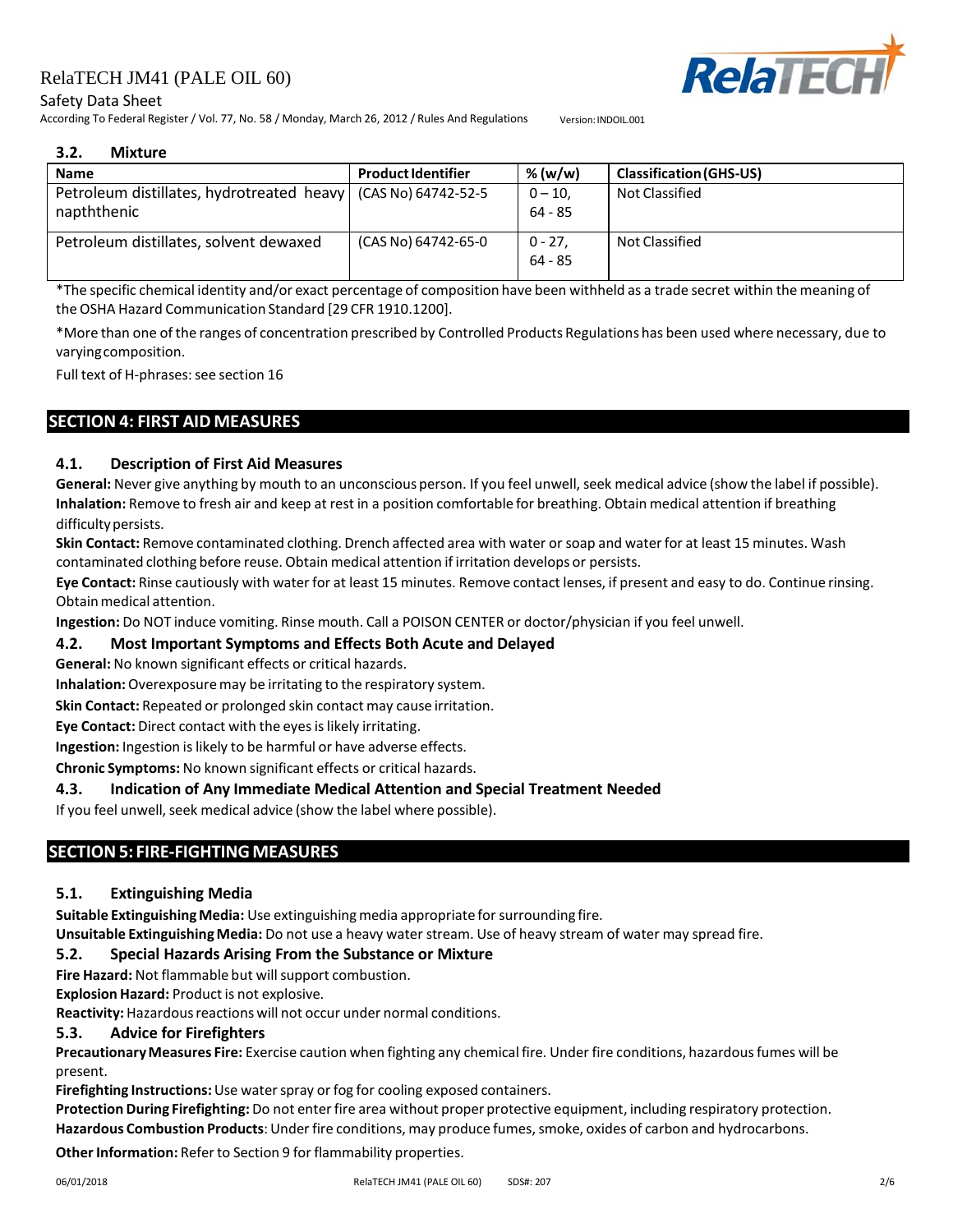# **RelaTEG**

According To Federal Register / Vol. 77, No. 58 / Monday, March 26, 2012 / Rules And Regulations version: INDOIL.001

#### **Reference to Other Sections**

Safety Data Sheet

Refer to section 9 for flammability properties.

# **SECTION6: ACCIDENTALRELEASE MEASURES**

#### **6.1. Personal Precautions, Protective Equipment and Emergency Procedures**

**General Measures:** Avoid all contact with skin, eyes, or clothing. Avoid breathing (vapor, mist, spray).

#### **6.1.1.** For Non-Emergency Personnel

**Protective Equipment:** Use appropriate personal protection equipment (PPE).

**Emergency Procedures:** Evacuate unnecessary personnel.

#### **6.1.2. For EmergencyPersonnel**

**Protective Equipment:** Equip cleanup crew with proper protection.

**Emergency Procedures:** Stop leak if safe to do so. Eliminate ignition sources. Ventilate area.

#### **6.2. Environmental Precautions**

Prevent entry to sewers and public waters. Notify authorities if liquid enters sewers or public waters.

#### **6.3. Methods and Material for Containment and Cleaning Up**

**For Containment:** Contain any spills with dikes or absorbentsto prevent migration and entry into sewers or streams. **Methodsfor Cleaning Up:** Clean up spillsimmediately and dispose of waste safely. Spills should be contained with mechanical barriers. Transfer spilled material to a suitable container for disposal. Contact competent authorities after a spill.

#### **6.4. Reference to Other Sections**

See Heading 8. Exposure controls and personal protection. For furtherinformation refer to section 13.

# **SECTION 7: HANDLING AND STORAGE**

#### **7.1. Precautions for Safe Handling**

**Additional Hazards When Processed:** Any proposed use of this product in elevated-temperature processes should be thoroughly evaluated to assure that safe operating conditions are established and maintained. Practice good housekeeping - spillage can be slippery on smooth surface either wet or dry.

**Hygiene Measures:** Handle in accordance with good industrial hygiene and safety procedures. Wash hands and other exposed areas with mild soap and water before eating, drinking or smoking and when leaving work.

#### **7.2. Conditions for Safe Storage, Including Any Incompatibilities**

**TechnicalMeasures:** Comply with applicable regulations.

**Storage Conditions:** Store in a dry, cool and well-ventilated place. Keep container closed when not in use. Keep/Store away from direct sunlight, extremely high or low temperatures and incompatible materials.

**Incompatible Materials:** Strong acids, strong bases, strong oxidizers.

#### **7.3. Specific End Use(s)**

Transformer Oil.

# **SECTION8: EXPOSURE CONTROLS/PERSONAL PROTECTION**

#### **8.1. Control Parameters**

For substances listed in section 3 that are not listed here, there are no established Exposure limits from the manufacturer, supplier, importer, or the appropriate advisory agency including: ACGIH (TLV), NIOSH (REL), OSHA (PEL), Canadian provincial governments, or the Mexican government.

#### **8.2. Exposure Controls**

**Appropriate Engineering Controls:** Ensure adequate ventilation, especially in confined areas. Emergency eye wash fountains and safety showers should be available in the immediate vicinity of any potential exposure. Ensure all national/local regulations are observed.

**Personal Protective Equipment: Protective goggles. Gloves.** 

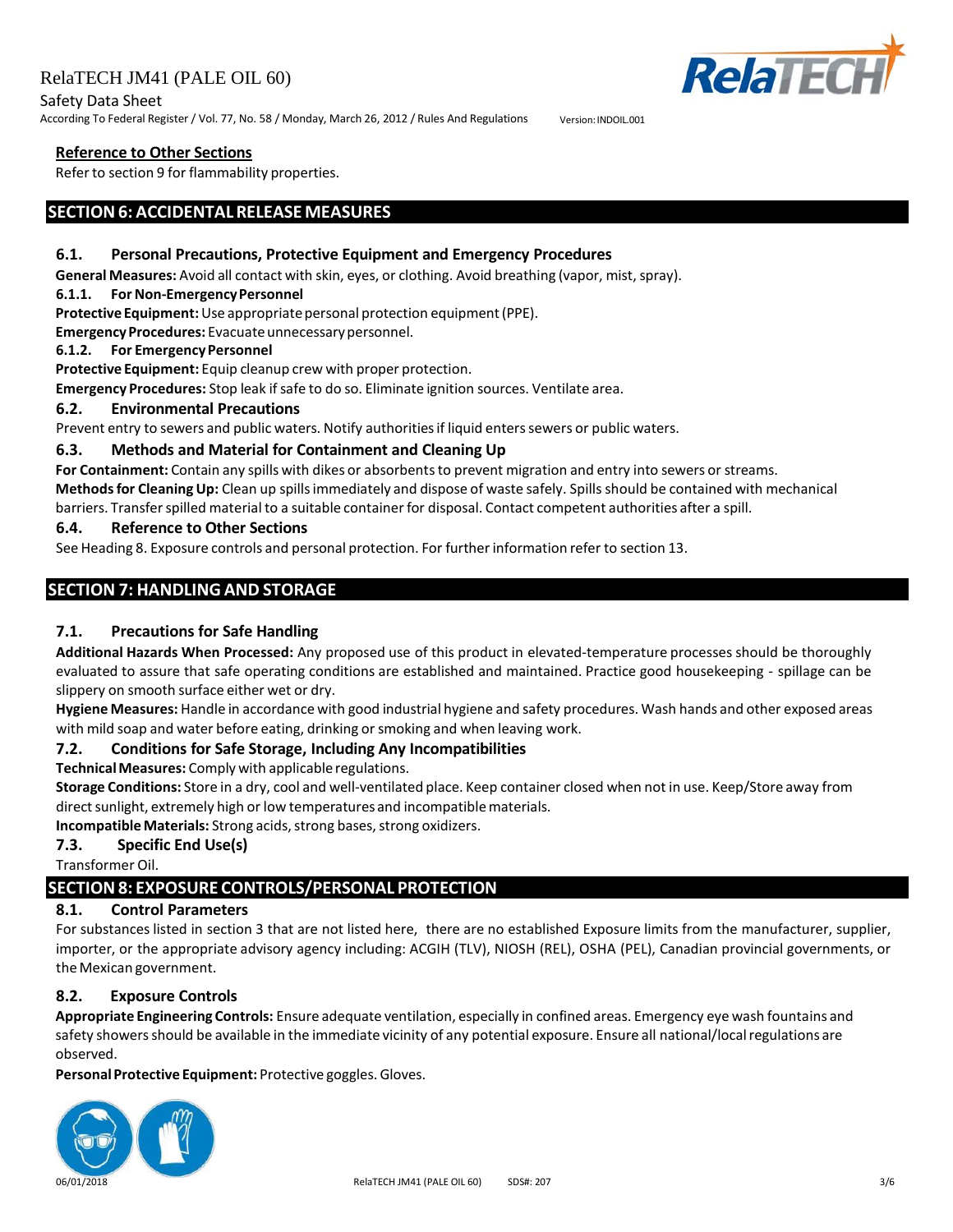Safety Data Sheet According To Federal Register / Vol. 77, No. 58 / Monday, March 26, 2012 / Rules And Regulations version: INDOIL.001

**Materialsfor Protective Clothing:** Chemically resistant materials and fabrics.

**Hand Protection:** Wear chemically resistant protective gloves.

**Eye Protection:** Chemical goggles or safety glasses.

**Skin and Body Protection:** Wearsuitable protective clothing.

**Respiratory Protection:**Use a NIOSH-approved respirator orself-contained breathing apparatus whenever exposuremay exceed established Occupational Exposure Limits.

**Environmental Exposure Controls:** Do not allow the product to be released into the environment. **Consumer Exposure Controls:** Do not eat, drink or smoke during use.

# **SECTION 9: PHYSICAL AND CHEMICAL PROPERTIES**

#### **9.1. Information on Basic Physical and Chemical Properties**

| <b>Physical State</b>                                   | Liquid                                                               |
|---------------------------------------------------------|----------------------------------------------------------------------|
| Appearance                                              | Amber                                                                |
| Odor                                                    | Slight Hydrocarbon                                                   |
| <b>Odor Threshold</b>                                   | Not available                                                        |
| рH                                                      | Not available                                                        |
| <b>Evaporation Rate</b>                                 | Not available                                                        |
| <b>Melting Point</b>                                    | Not available                                                        |
| <b>Boiling Point</b>                                    | Not available                                                        |
| <b>Flash Point</b>                                      | 204C/400C                                                            |
| <b>Auto-ignition Temperature</b>                        | Not available                                                        |
| Decomposition Temperature                               | Not available                                                        |
| Flammability (solid, gas)                               | Not available                                                        |
| <b>Lower Flammable Limit</b>                            | Not available                                                        |
| <b>Upper Flammable Limit</b>                            | Not available                                                        |
| <b>Vapor Pressure</b>                                   | Not available                                                        |
| Relative Vapor Density at 20 °C                         | Not available                                                        |
| <b>Relative Density</b>                                 | Not available                                                        |
| <b>Specific Gravity</b>                                 | Not available                                                        |
| Solubility                                              | Negligible                                                           |
| <b>Partition Coefficient: N-Octanol/Water</b>           | Not available                                                        |
| <b>Viscosity</b>                                        | Not available                                                        |
| <b>Viscosity, Kinematic</b>                             | Not available                                                        |
| <b>Explosive Properties</b>                             | Product is not explosive                                             |
| Explosion Data - Sensitivity to Mechanical Impact       | Not expected to present an explosion hazard due to mechanical impact |
| <b>Explosion Data - Sensitivity to Static Discharge</b> | Not expected to present an explosion hazard due to static discharge  |

# **SECTION 10: STABILITY AND REACTIVITY**

**10.1. Reactivity:** Hazardous reactions will not occur under normal conditions.

**10.2. Chemical Stability:** Stable under recommended handling and storage conditions(see section 7).

**10.3. Possibility of Hazardous Reactions:** Hazardouspolymerization will not occur.

10.4. Conditions to Avoid: Direct sunlight, extremely high or low temperatures, heat, hot surfaces, sparks, open flames,

incompatible materials, and other ignition sources.

**10.5. Incompatible Materials:** Strong acids, strong bases, strong oxidizers.

10.6. **Hazardous Decomposition Products:** No decomposition expected under normal use and storage conditions.

# **SECTION11: TOXICOLOGICAL INFORMATION**

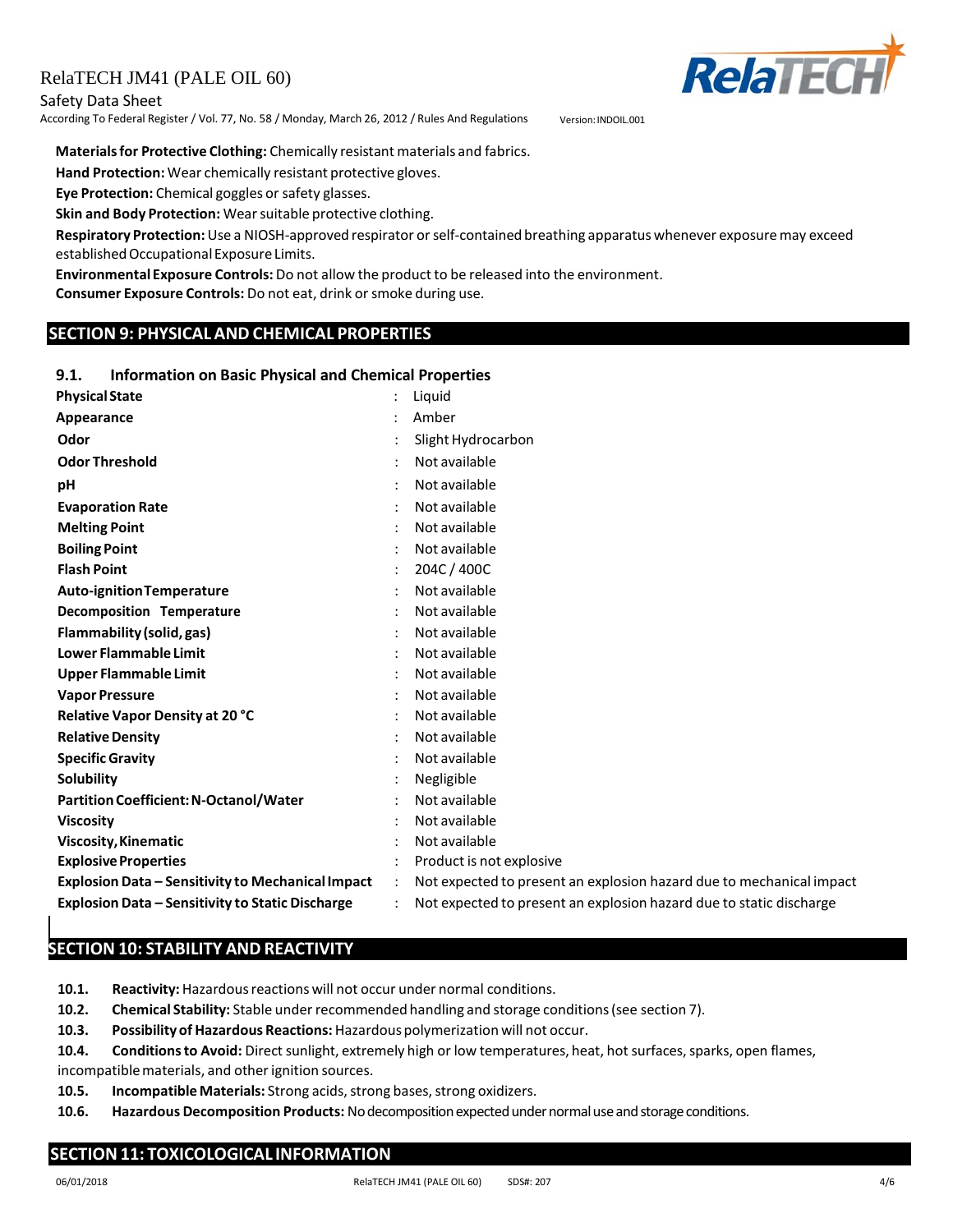Safety Data Sheet According To Federal Register / Vol. 77, No. 58 / Monday, March 26, 2012 / Rules And Regulations version: INDOIL.001 **RelaTECH** 

## **11.1. Information on Toxicological Effects - Product**

**Acute Toxicity:**Not classified **LD50 and LC50 Data:** Not available **Skin Corrosion/Irritation:**Not classified

**Eye Damage/Irritation:**Not classified

**Respiratory or Skin Sensitization:** Not classified

**Germ Cell Mutagenicity:**Not classified

**Teratogenicity:** Not classified

**Carcinogenicity:**Not classified

#### **Specific Target Organ Toxicity (Repeated Exposure):**Not classified

**Reproductive Toxicity:**Not classified

**Specific Target Organ Toxicity (Single Exposure):** Not classified

**Aspiration Hazard:** Not classified

**Symptoms/InjuriesAfter Inhalation:** Overexposuremay be irritating to the respiratory system.

**Symptoms/InjuriesAfter Skin Contact:** Repeated or prolonged skin contact may cause irritation.

**Symptoms/InjuriesAfter Eye Contact:** Direct contact with the eyesislikely irritating.

**Symptoms/InjuriesAfter Ingestion:** Ingestion islikely to be harmful or have adverse gastrointestinal effects.

**Chronic Symptoms:**Not Classified

**11.2. Information on Toxicological Effects - Ingredient(s)**

**LD50 and LC50 Data:**

| Petroleum distillates, hydrotreated heavy napththenic (64741-52-5) |                                  |  |
|--------------------------------------------------------------------|----------------------------------|--|
| LD50 Oral Rat                                                      | > 5000 mg/kg                     |  |
| <b>LD50 Dermal Rabbit</b>                                          | > 5000 mg/kg                     |  |
| <b>LD50 Inhalation Rat</b>                                         | > 5 mg/l (exposure time 4 hours) |  |
| Petroleum distillates, solvent dewaxed (64742-65-0)                |                                  |  |
| LD50 Oral Rat                                                      | > 5000 mg/kg                     |  |
| <b>LD50 Dermal Rabbit</b>                                          | $>$ 5 g/kg                       |  |

# **SECTION12: ECOLOGICAL INFORMATION**

#### **12.1. Toxicity**

**Ecology - General:** Toxic to aquatic life.

| Petroleum distillates, solvent dewaxed (64742-65-0) |                                                                |  |
|-----------------------------------------------------|----------------------------------------------------------------|--|
| <b>EC50 Daphina 1</b>                               | > 1000 mg/L (Exposure time: 48 h – Species: Daphnia magna)     |  |
| LC50 Fish 1                                         | S000 mg/l (Exposure time: 96 h - Species: Oncorhynchus mykiss) |  |

# **12.2. Persistence and Degradability**

Not available

**12.3. Bioaccumulative Potential**

Not available

**12.4. Mobility in Soil**

Not available

#### **12.5. Other Adverse Effects**

**Other Information:** Avoid release to the environment

# **SECTION13:DISPOSAL CONSIDERATIONS**

# **13.1. Waste treatment methods**

**Sewage Disposal Recommendations:**Do not empty into drains; dispose of this material and its containerin a safe way. Do not empty into drains. Do not dispose of waste into sewer.

**Waste Disposal Recommendations:**Dispose of waste material in accordance with all local,regional, national, provincial, territorial and international regulations.